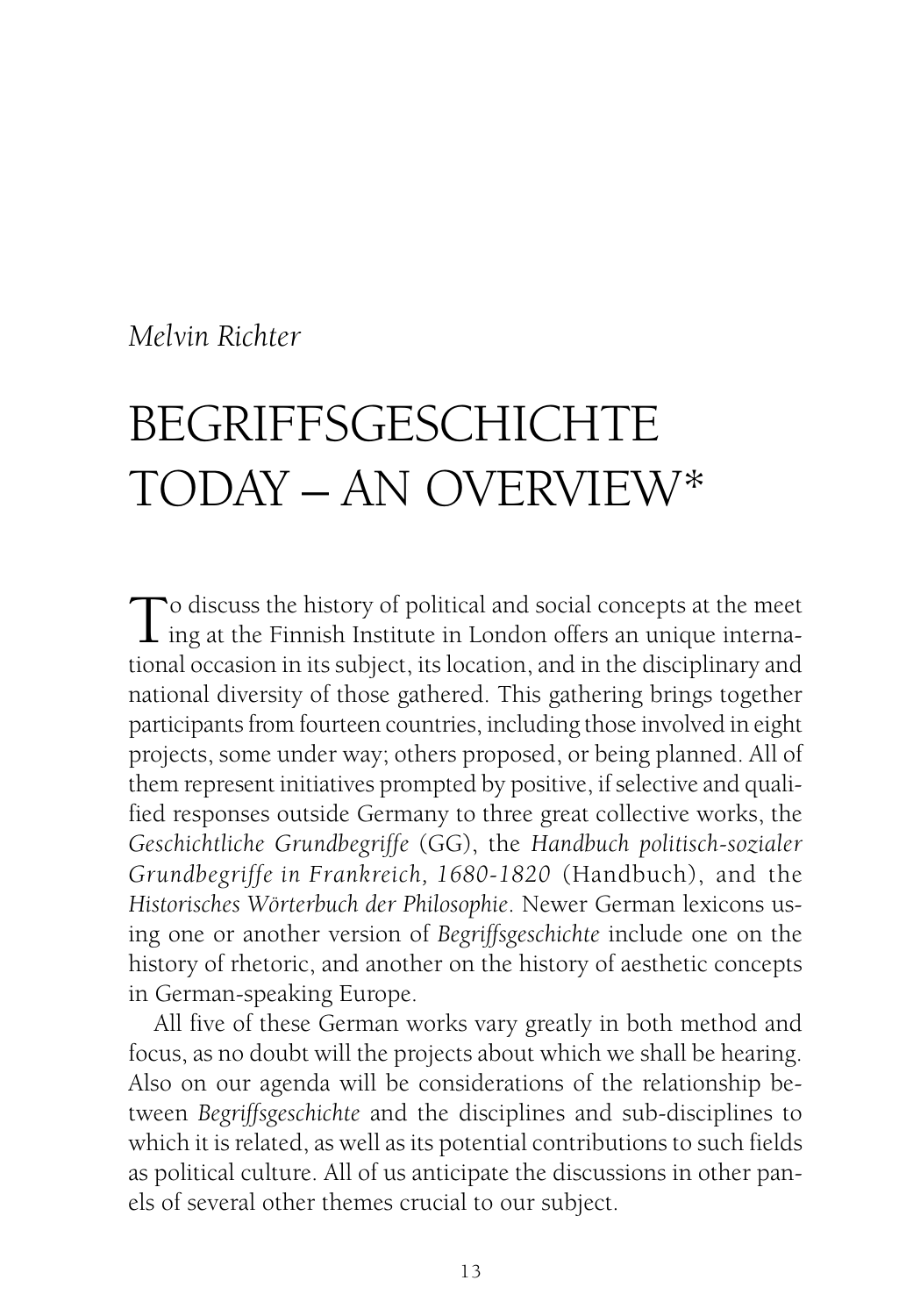As for my own paper, I shall not recapitulate the schematic view of *Begriffsgeschichte* provided in my book *The History of Political and Social Concepts*. Instead I shall first address those great intellectual challenges and unusual opportunities offered by this meeting. The second section deals with the need to consolidate and extend the findings of the collective works in *Begriffsgeschichte* now completed or approaching their end. Next comes a consideration of what might facilitate the comparison of histories of political and social concepts in different natural languages, about which we shall be hearing. Finally, I survey and assess recent critiques and alternative formulations of our subject, including some redefining it, and one proposing that the very term "concept" (*Begriff*) be abandoned.

### I

In more than one sense, it is significant that we should meet in London under the sponsorship of the Finnish Institute, rather than under the auspices of any analogous British or Anglophone organization. Two questions are in point: Why the interest in the history of political and social concepts represented by our hosts from Finland, as well as those of us from Denmark, Hungary, Italy, the Netherlands, Russia, and Sweden? Why has there been relatively little response to *Begriffsgeschichte* in English-speaking countries? One obvious answer is the fact that because most of these countries have long had close ties to German thought, scholars from them are more apt both to work in the German language and to attend to intellectual developments there. Nor should we underestimate those differences separating the methods used by German, French, and English-speaking historians of political and social thought. Indeed, we shall see that the most recent discussions of these subjects tend to organize discussions in terms of contrasts among the approaches to the historical study of political and social language in these three cultures. Of course, scholars in other countries, notably the Netherlands and Italy, are both well acquainted with all these developments, and have themselves contributed significantly to the discussions of them. What is positive and encouraging is that not only has an international dia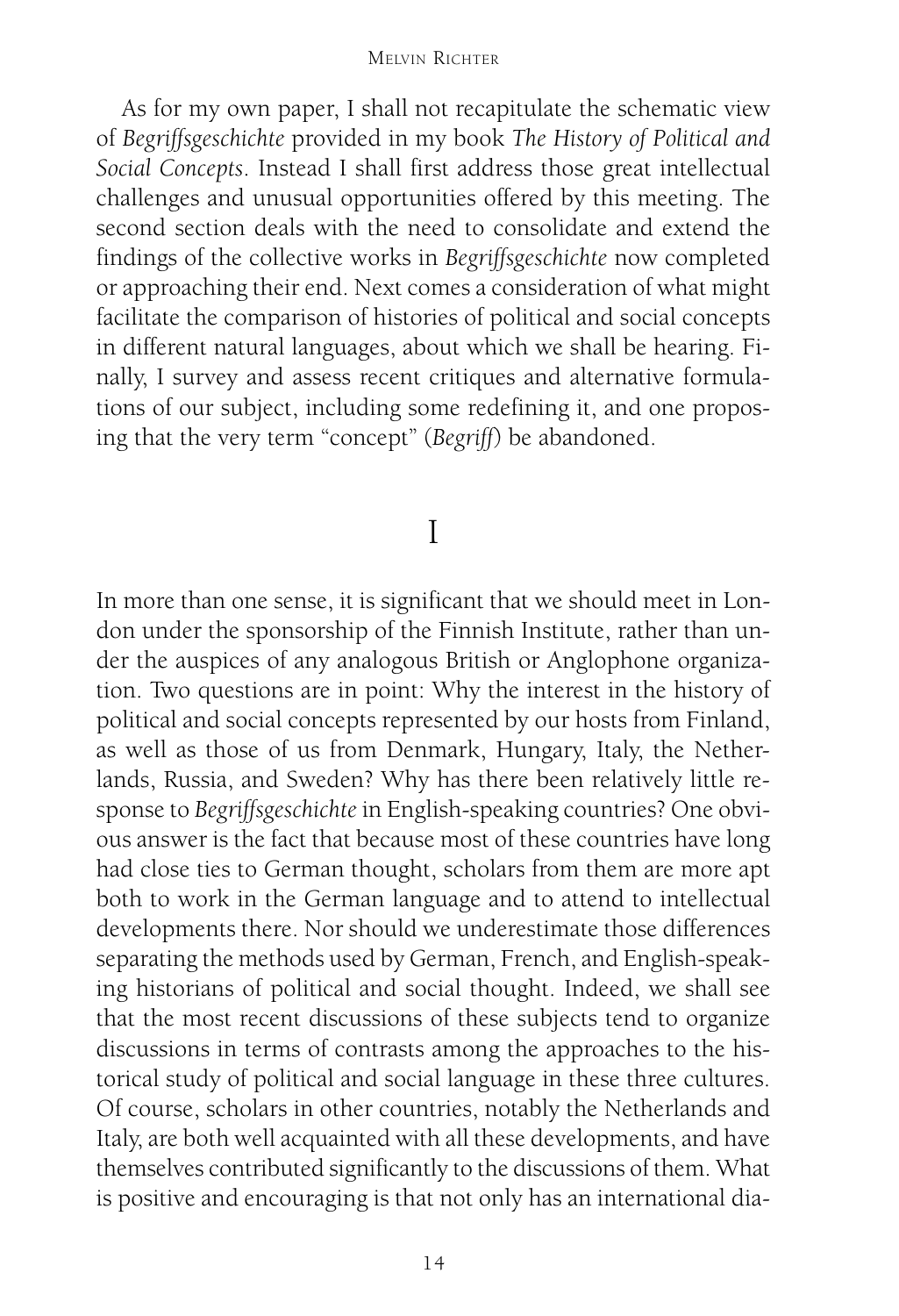logue begun, but that attention now focuses on how differences may be reconciled and synthesized. We hope that in this regard, this meeting marks a significant step that will be continued by subsequent conferences.

Here we should consider that there is a new situation potentially favoring further developments of *Begriffsgeschichte*: the end of the Cold War, the dramatic changes brought by it, including intellectual freedom in the former Soviet Union and the countries once under its control; the globalisation of trade, industry, and communications; the movement towards creating more inclusive political and economic units such as the European Union and the North American Free Trade Association; attempts to enlarge membership in existing units, North Atlantic Treaty and the World Trade Organizations; and finally the incredible speed of developments in new technologies of information processing and communication, to mention only computers, data banks, analytical programs, and the internet.

Indeed the hypotheses investigated by the GG may be even more applicable to our present time than to the early modern and modern periods of what Reinhart Koselleck has called the *Sattelzeit*. We may anticipate an even greater acceleration of linguistic change, coinages of new political and social concepts indicating the increased acceptance of modes of thought premised upon the assumption that time, experience, and advances in knowledge are all speeding up. Such rapid change (*Beschleunigung*) may produce modes of political and social thought registering the loss in importance of past time, tradition, and other continuities in relation to the present, and even more, to the future. Thus, if the GG's hypotheses hold, the anticipation of future time (*Verzeitlichung*) will be increasingly built into political and social concepts. What of the other three hypotheses about the characteristics of modern political and social concepts: *Demokratisierung* (democratization) of political and social vocabularies, *Ideologiesierbarkeit* (the extent to which concepts may be incorporated into ideologies), and *Politisierung* (politicization) of concepts?

Michael Freeden, author of a recent important book on political ideologies is better situated than me to comment on the prospects for ideologies in the present conjuncture. In the perspective of his book we could, for example, consider whether ideologies in their 20th century forms will be less important in the next century, or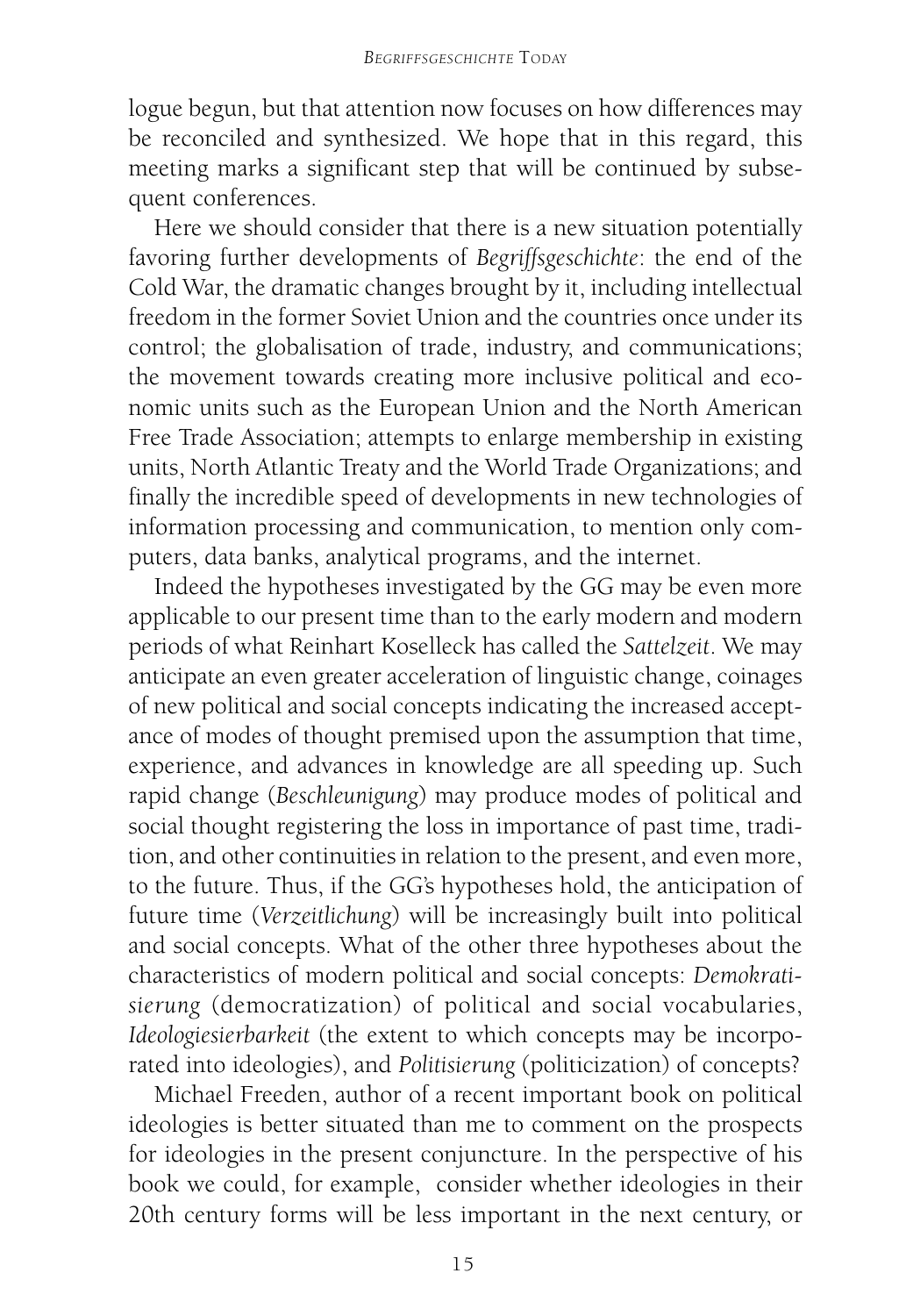whether the situation will resemble that in the United States, where as overtly political ideologies recede, cultural and economic ideologies replace them, along with fundamentalist religious movements. As for the prospects for further democratization and politicization of political and social concepts, I here raise rather seek to resolve such questions.

## II

Up to now the principal achievements of *Begriffsgeschichte* have been primarily German lexicons of political, social, and philosophical concepts, and secondarily, studies in books and articles of particular concepts in these domains. For these lexicons to achieve their greatest usefulness for future works, supplementary studies and research are needed. Such follow-up and evaluative work might well be done by graduate students, in theses and dissertations while they can still interview those who have directed and participated in major projects. Past sponsors of research in *Begriffsgeschichte* – research institutes and academies, foundations and publishers – might be approached to support such evaluative research and reflections.

What are the questions which might be most profitably addressed? Among others are the following: When projects have stated the specific problems they were meant to address, to what extent has the finished work done so? If hypotheses have been formulated as was done in Reinhart Koselleck's Introduction to the GG, to what extent have they been verified, verified in part, falsified, or can be said to have produced no useful conclusions? In short, what are the theoretical findings of the project? To what extent did contributors use the distinctive techniques specified, and make use of the full range of sources provided by the editors? Evaluations should include both internal self-critiques, as well as the judgments of outside analysts.

On balance, what do the editors, contributors, publishers, and readers of these works in *Begriffsgeschichte* perceive to be both their greatest achievements and lacunae? Which concepts should have been included; which omitted? Again evaluations should include autocritiques, as well as those by outside analysts. Thus detailed ques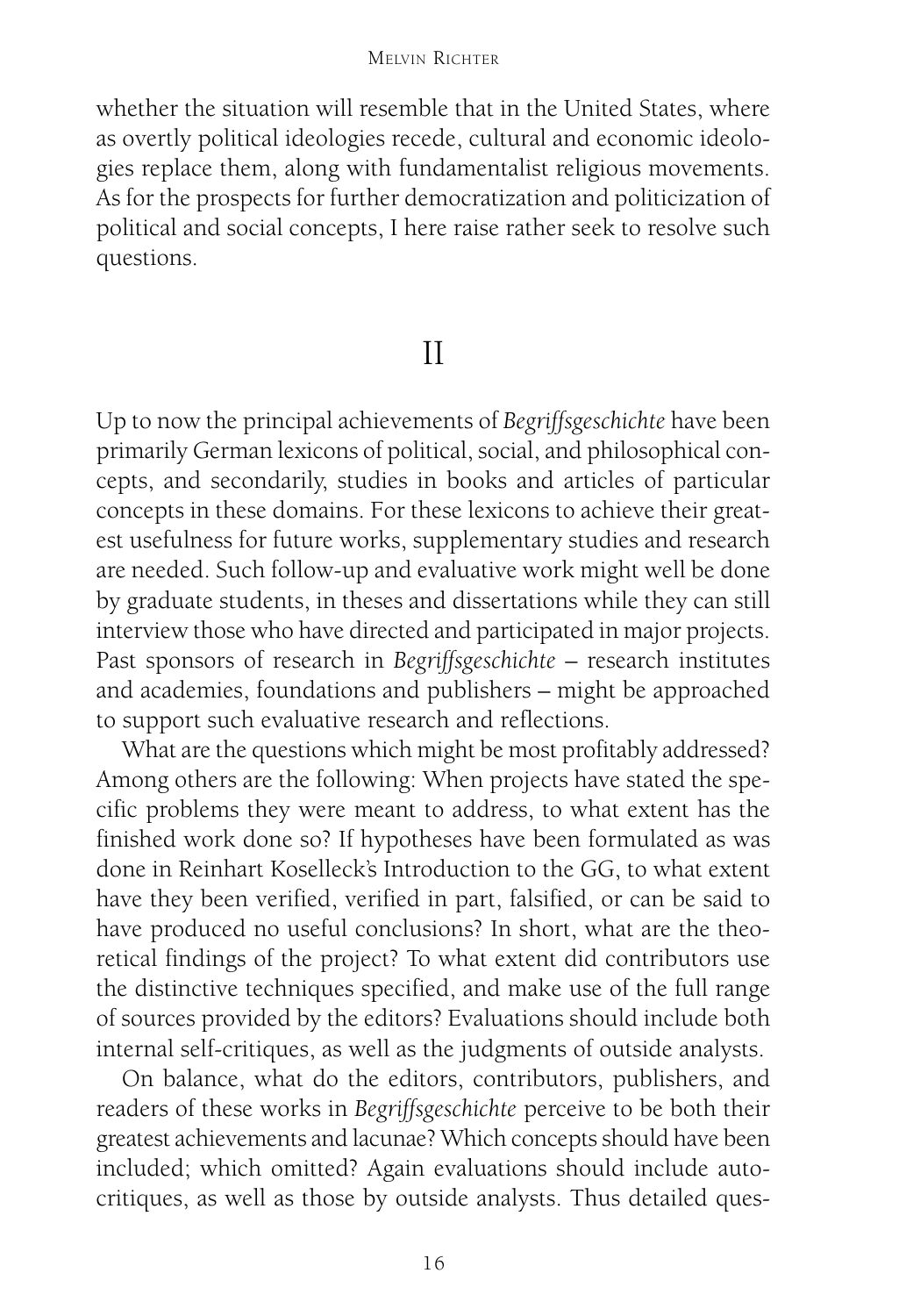tionnaires should be devised to record systematically queries to the editors. For example, if they were starting now, what would they do which was not done? What would they omit?

In addition to internal critiques, external analysts might usefully ask those who took part in these earlier projects what contributions could now be made by techniques and sources now available, such as computer analyses, and construction of data banks. Had any of the been available, how could their use have improved what was done in past collective works. To this end researchers should investigate the construction, analysis, and applications of such potentially useful works as the joint French-American data base, *Trésor de la langue française*, (ARTFL); the files compiled at St. Cloud; as well as existing programs for analyzing the *Oxford English Dictionary* and plans for expanding it. From this discussion by editors, participants, and evaluators, might come recommendations for designing computerized analytical programs specially designed for use in research on *Begriffsgeschichte*.

Now that so many projects in languages other than German are under way or being considered, the foci of each of them ought to be examined, and to the greatest possible extent, include the same concepts. Using one or more international language, a center should be established to house archives recording the processes used to select the method and subject matter of the different projects by their editors, as well as their reasons for their choices.

It would be no less important to create a file of applications made for support of projects, including those dating back to the 1960's. This archive would contribute to the history of knowledge by recording the changing goals set for scholarship in our subject, it would provide an array of arguments needed for making persuasive cases for new projects, and would also help identify foundations, as well as governmental, non-governmental and international organizations willing to participate in such efforts, particularly if they fit into a comparative agenda designed to facilitate international understanding. For example, Profs. Kopossov and Khapaeva have formulated a rationale for their project, which, *mutatis mutandis*, may be applicable to other countries recently within the former Soviet bloc. What they emphasize as the prequisite for communication among scholars and statesmen, is the need to establish a clear understanding of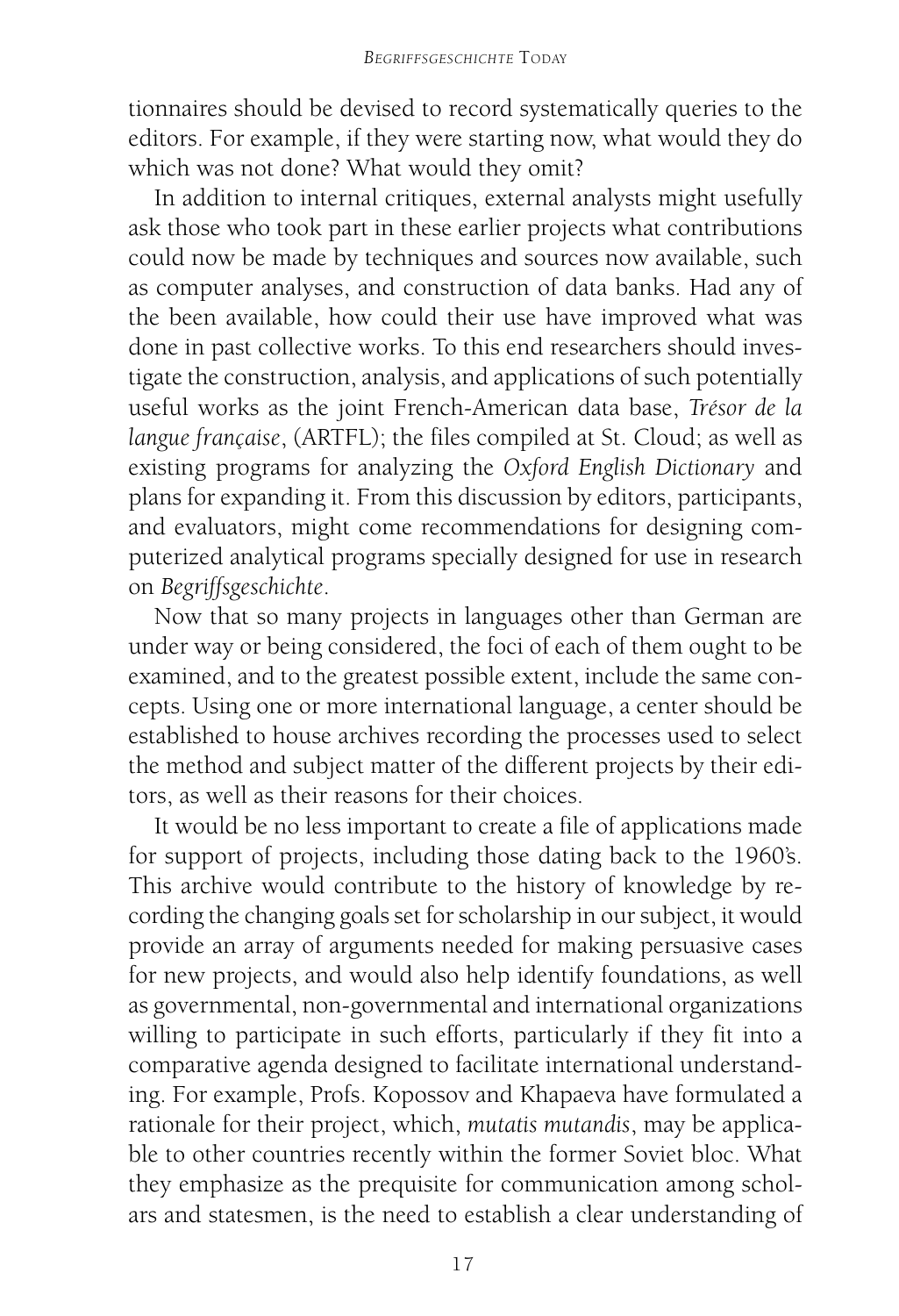the disparate meanings carried by key social science and historiographical concepts in Russian, French, German, and English.

Above all, we need to make a case for both minimum and maximum programs comprehensible and persuasive to our colleagues, governmental and non-governmental, and not least to publishers and the educated public which constitutes their market. What might this case look like? As a minimum, we should argue that just as the goal of lexicography is defined as the preparation of dictionaries; so that of *Begriffsgeschichte* is to prepare lexicons of political and social concepts. This is a minimum but still honorable and justifiable objective. Indeed one of the strongest arguments for *Begriffsgeschichte* is that if pursued on the level attained by its German models, it produces lexicons of a kind previously nonexistent but certainly highly desirable. Where such lexicons of *Begriffsgeschichte* exist, they are widely used by both scholars and by the general public, and help raise the level of political and social discourse. That they do not tell us all that we want to know about intellectual, political, and social history scarcely counts as a criticism. The distinction between necessary and sufficent conditions for knowledge is in point here, as it is for all forms of inquiry. Instruments must be evaluated in terms of what they are meant to do. We must clarify the questions and problems to which *Begriffsgeschichte* is relevant, and point out the advantages of knowing the history of past usages of concepts still very much at the heart of contemporary discussion. Comparison of such usages reveals much both about ourselves and others.

### III

Now that we have the prospect of a number of projects in different natural languages and diverse political cultures, the time has come to raise the hitherto little examined question of what might come from comparing the findings of these studies. This would be greatly facilitated by the analyses recommended earlier of the findings of those lexicons already completed or nearing their end. As for new projects, it is self-evident that subsequent comparison of them will be facilitated by discussion in advance of their respective agendas.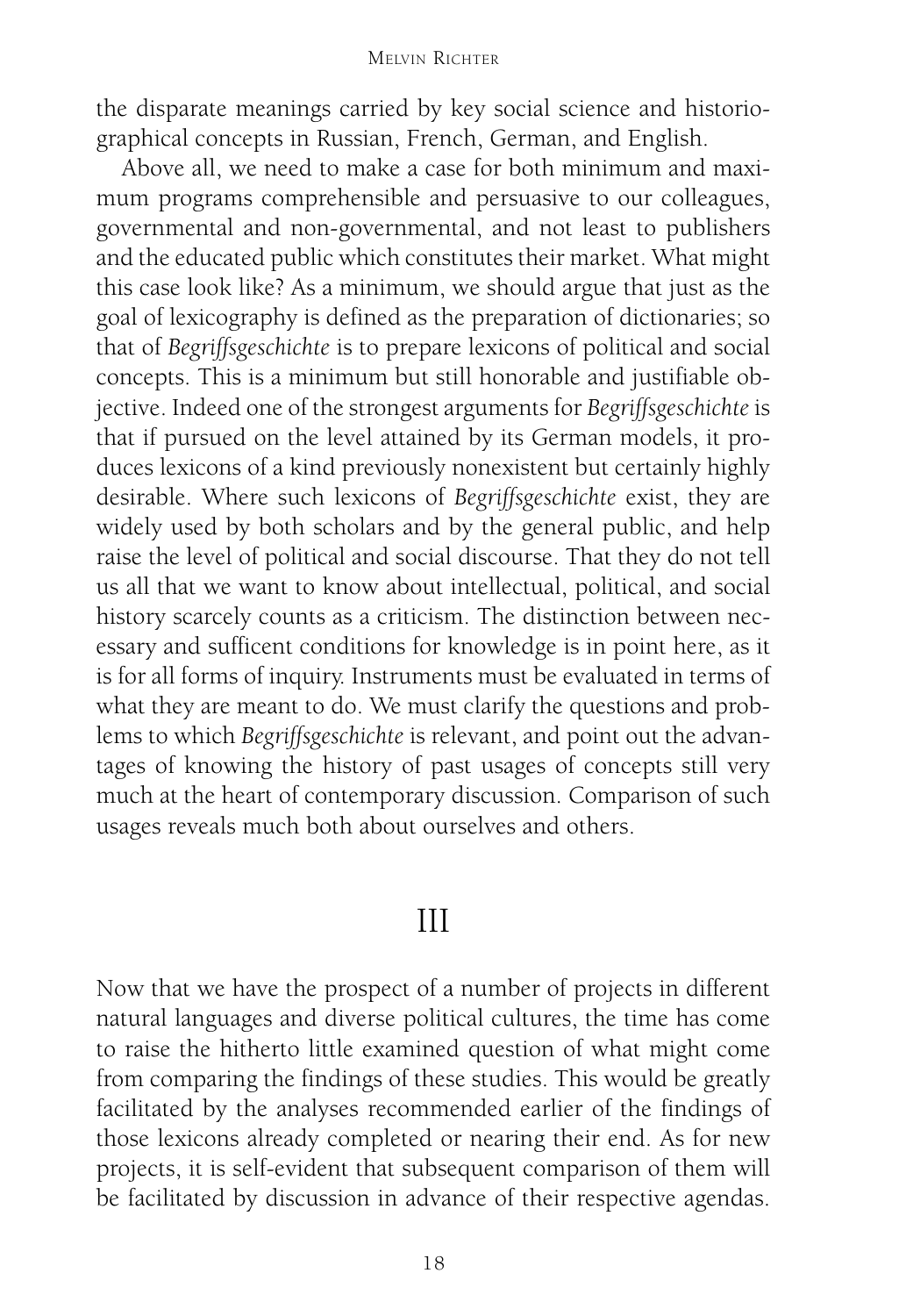This means that we ought to consider establishing an organization which could serve as a forum for discussing critically alternative sets of both metatheories and working methods. While there must be some degree of variation among projects in disparate settings, such differences should be minimized as much as possible.

How could this be done? One way would be through establishing a forum for discussing both the methods that would be used and the concepts to be covered. The second is more easily dealt with. For example, while the GG and Handbuch differ in their theoretical frameworks, there is a considerable overlap, if not identity, of the concepts covered. When resources are limited, as is usually the case, there will be the need to choose those concepts most important for the individual project. But if there is some room for going beyond a bare minimum, then the negative question can be raised of why some concepts so crucial for one unit of comparison are not so for others. This apparently abstract issue is open to resolution in more than one way.

One promising approach to comparison is the systematic study of conceptual transfers from one culture to another. Because of its empirical dimensions, the study of transfers should be given a high priority. Analyses of which concepts were taken, modified, or ignored tells much about the mechanisms at work in the important process of selection performed by the intellectuals, institutions, and media, which together create public opinion. The Deutsche Forschungsgemeinschaft is supporting a study of the concepts taken from France by German authors from 1700 to 1815. The directors of this work have worked out a research agenda applicable in principle to other conceptual transfers. By using and modifying these methods to borrowings in other national or cultural settings, it might be possible to draw upon both the resources internal to states, such as national academies, libraries, and archives, and in addition, national and international research organizations such as the European University and Central European University, and research programs sponsored by the European Union and NATO.

For purposes of comparison, it is preferable to consider conceptualization as a process, usually contested, rather than to emphasize the content or final forms of the concepts produced. For example, it may be generally agreed that something new and im-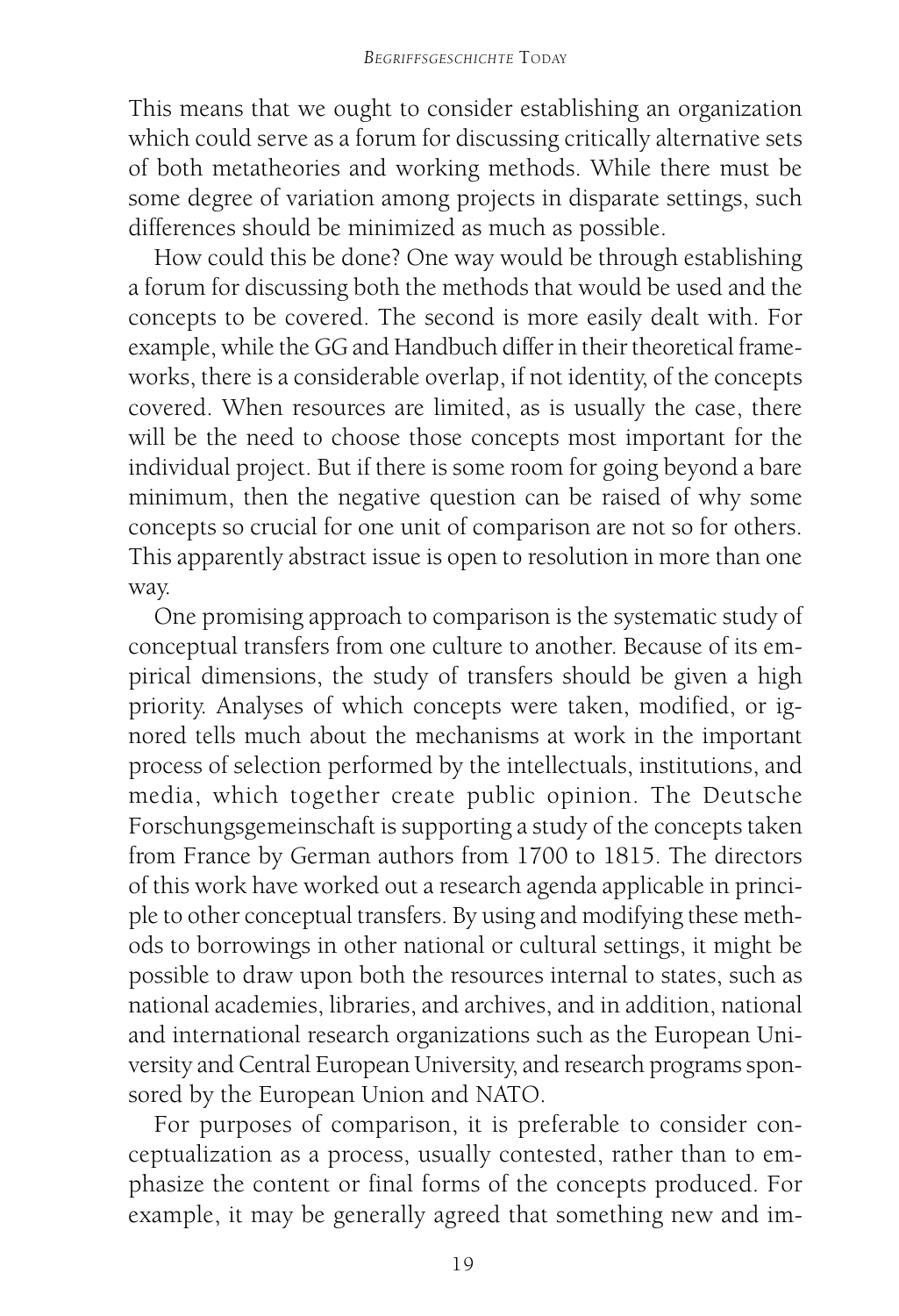portant is taking place, such as the industrial revolution in the nineteenth century; population movements or globalisation in the twentieth. However, different persons and groups make discrepant analyses of what they regard as the component strands constituting the phenomenon; they disagree about its present effects and future consequences. The diagnoses, prognoses, and evaluations of the phenomenon by these different persons and groups diverge greatly, as do their prescriptions for what should be done on the basis of how they view this new development. Because they have conceptualized the phenomenon in contested forms, they may, depending upon the political system, debate the merits of their respective formulations. Or else only one form of the concept may be imposed and made authoritative under penalty of sanctions, as exemplified by the Bureau of Formulations which in the People's Republic of China since 1949 has regulated every public use of political concepts in the media.

Very general comparisons should be avoided. Instead attention should be centered on conceptual coinages, changes, and transfers. Comparisons should be among nations or cultures at given moments, and conducted with common foci, that is taken from the same domain. Much will depend upon the period or moment chosen. In the 18th and 19th centuries, comparative analysis of political and social concepts should not ignore "nation," "state," "bureaucracy," "liberty," "equality," "suffrage," "representative government," "the rule of law," "freedom of expression and religious worship," "revolution," "civil society," "human rights" and regime types, including "republic," "democracy," and "Bonapartism." Finally, may I add the recommendation that we should not assume that the concept of "comparison" means and has meant the same thing everywhere and at all times? While preparing a chapter on the "The Comparative Study of Regimes and Societies in the Eighteenth-Century" for *The Cambridge History of Eighteenth-Century Political Thought*, I discovered that the methods of *Begriffsgeschichte* enabled me to identify important 18th century senses of "comparison" differing considerably from 20th century understandings. It is also to identify the terms such as *moeurs* and *manières* used in comparative analyses in one time and place but not in another.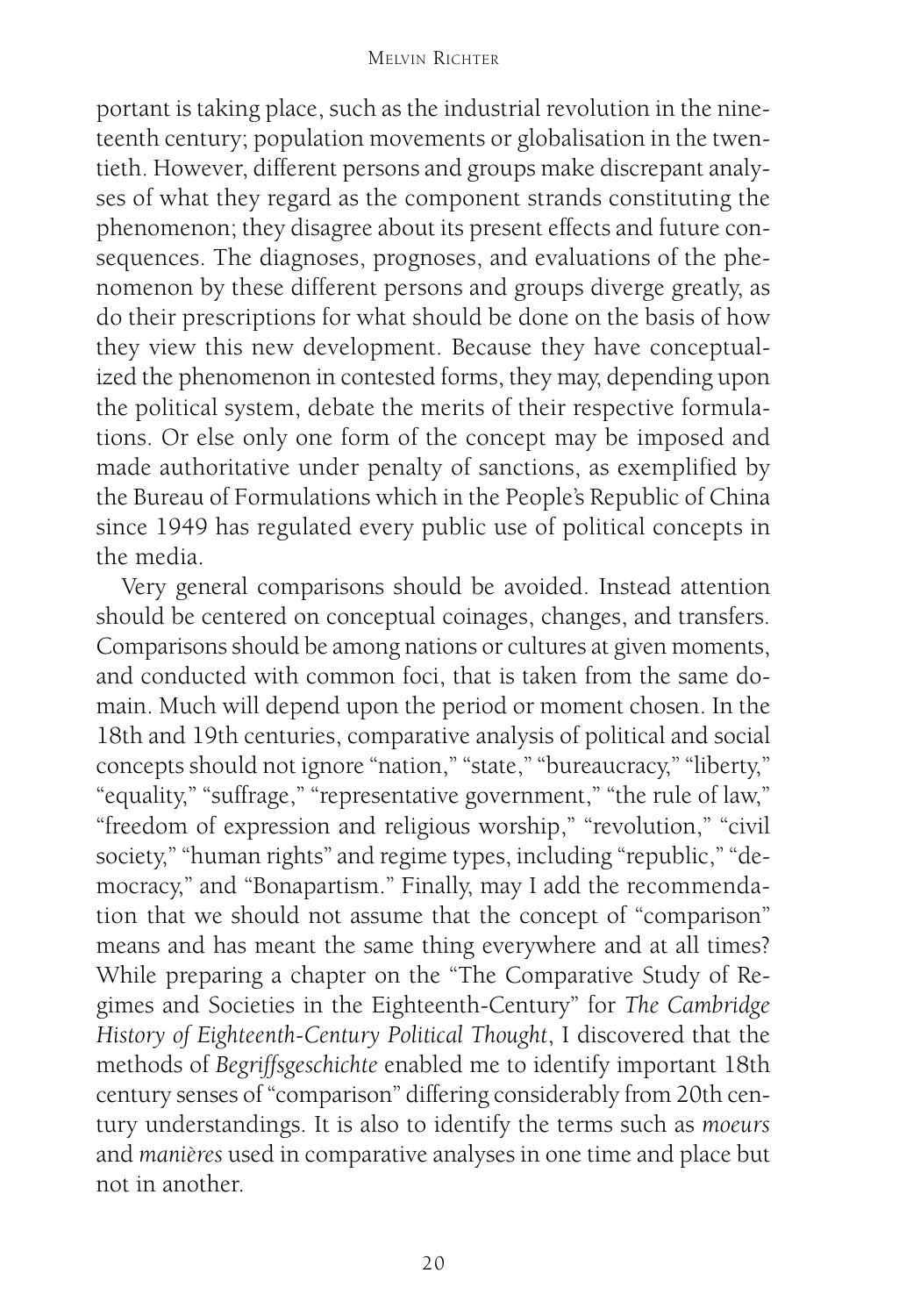# IV

What direction should be taken in writing the history of political and social concepts? I shall not attempt to recapitulate all of the most recent literature in German, French, and English, as has Rolf Reichardt in his extraordinarily thorough, well-informed, and thoughtful introduction to *Beiheft 21* of the *Zeitschrift für Historische Forschung, Aufklärung und Historische Semantik*. Instead I shall offer some reflections and comments on his account and recommendations, along with two others who have offered their own reviews of studies in more than one language and national style: Günther Lottes's "'The State of the Art.' Stand und Perspektiven der `intellectual history;'" and Peter Schöttler's "Mentalitäten, Ideologien, Diskurse," as well as his earlier "Sozialgeschichtliches Paradigma und historische Diskursanalyse."

Recent comparative discussions of alternative methods have been phrased in three sets of terms: German, including both the varieties of *Begriffsgeschichte*, and historical semantics from the standpoint of linguists such as D. Busse critical of *Begriffsgeschichte*; French, *Annales* studies of *mentalités*, discourse analyses such as Robin's, and the lexicometry of the St. Cloud school; and in English, the study of political languages or in his own special sense, "discourses" by Pocock; or of "ideologies" again in a stipulated sense by Skinner, and most recently, the "new cultural history," and post-modern "cultural studies," largely, although not exclusively, by North Americans.

I shall comment briefly on proposals that "historical semantics," "history of mentalities," or "history of discourses" replace that type of *Begriffsgeschichte* concerned with the history of political concepts or terms. Such critiques are of two kinds. One, originating in social historians, and sometimes combined with French discourse analysis and/or quasi-Marxist assumptions, uses a strategy resembling that of other theories which deny any degree of autonomy to the political process. All such critiques subordinate government, politics, and political thought to some deeper structure or whole, variously located in the economy, society, culture, or language. A second type of critique represents hegemonic aspirations on the part of one or another discipline to impose its *Fragestellungen* and methods, as with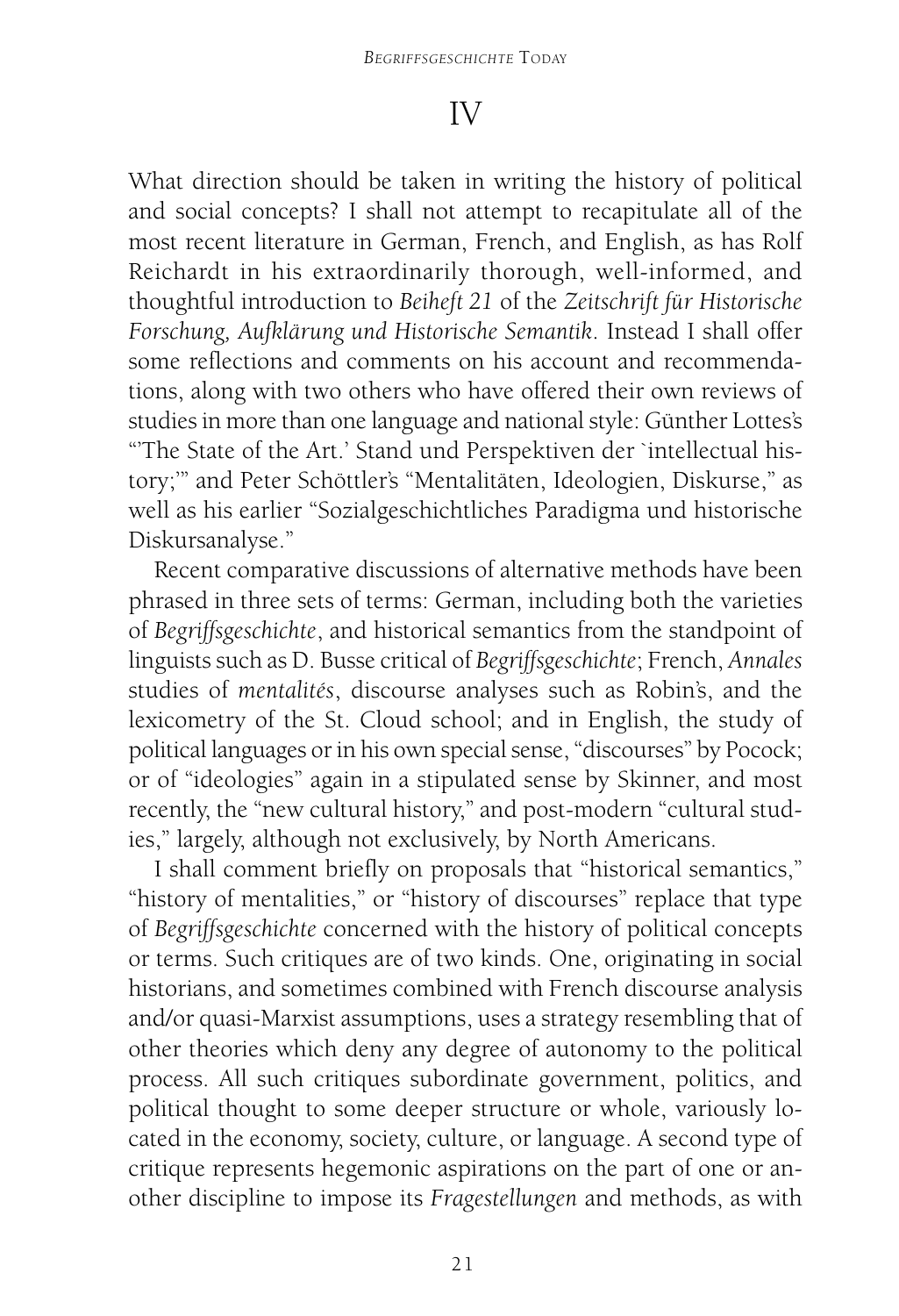the program of positivism or behavioralism in the social sciences. The dominant impulse here is an obsession with exact measurement, quantification, statistics, in short, incontrovertible proof. Existing procedures for studying the history of political and social concepts are deprecated as merely verbal, arbitrarily interpretative, inconclusive because contestable, and hence always relative to the values of investigators, and never establishing unquestionable criteria for intersubjective validity.

By contrast, the methods of other sciences, in this case modern structural linguistics and semantics, are presented as the model for the new discipline meant to replace *Begriffsgeschichte*. This critique, originating with a group of German linguists, and subsequently embraced by some social historians, has convinced Rolf Reichardt, among the most impressive practitioners of what he now wishes to call "historical semantics." He has accepted their conclusion that the very term "concept" (*Begriff*) should be replaced by *Schlagwort*, meaning by that, if I understand him correctly, a sign or group of signs constituting a semantic unity. He also accepts their denial that there are any defensible criteria for choosing *Grundbegriffe* or *Leitbegriffe* to serve as the subjects of a conceptual history. This is not the place, nor do I have the competence, to state and evaluate the precise case made by this group of German linguists against the procedures of *Begriffsgeschichte* as hitherto practiced. I shall confine myself to making several observations, which presumably will be discussed by either the commentators or in the question period.

First of all, there is the question of what degree of exactitude is appropriate to our subject of inquiry. Aristotle's commonsensical answer is that it is the kind of study in question which determines the extent of possible precision: "it is obviously just as foolish to accept arguments of possibility from a mathematician as to demand strict demonstrations from an orator." In the GG, Professor Koselleck has made selected and pragmatic use of linguistic techniques, while disclaiming strict conformity with present-day linguistics and semantics. Certainly it is possible to achieve exactitude in detail by omitting any consideration of the larger significance of the data. This was Reichardt's dismissive verdict in the *Handbuch* on *lexicométrie*, a judgment which our French guests may wish to contest. But before accepting as a standard that version of historical semantics derived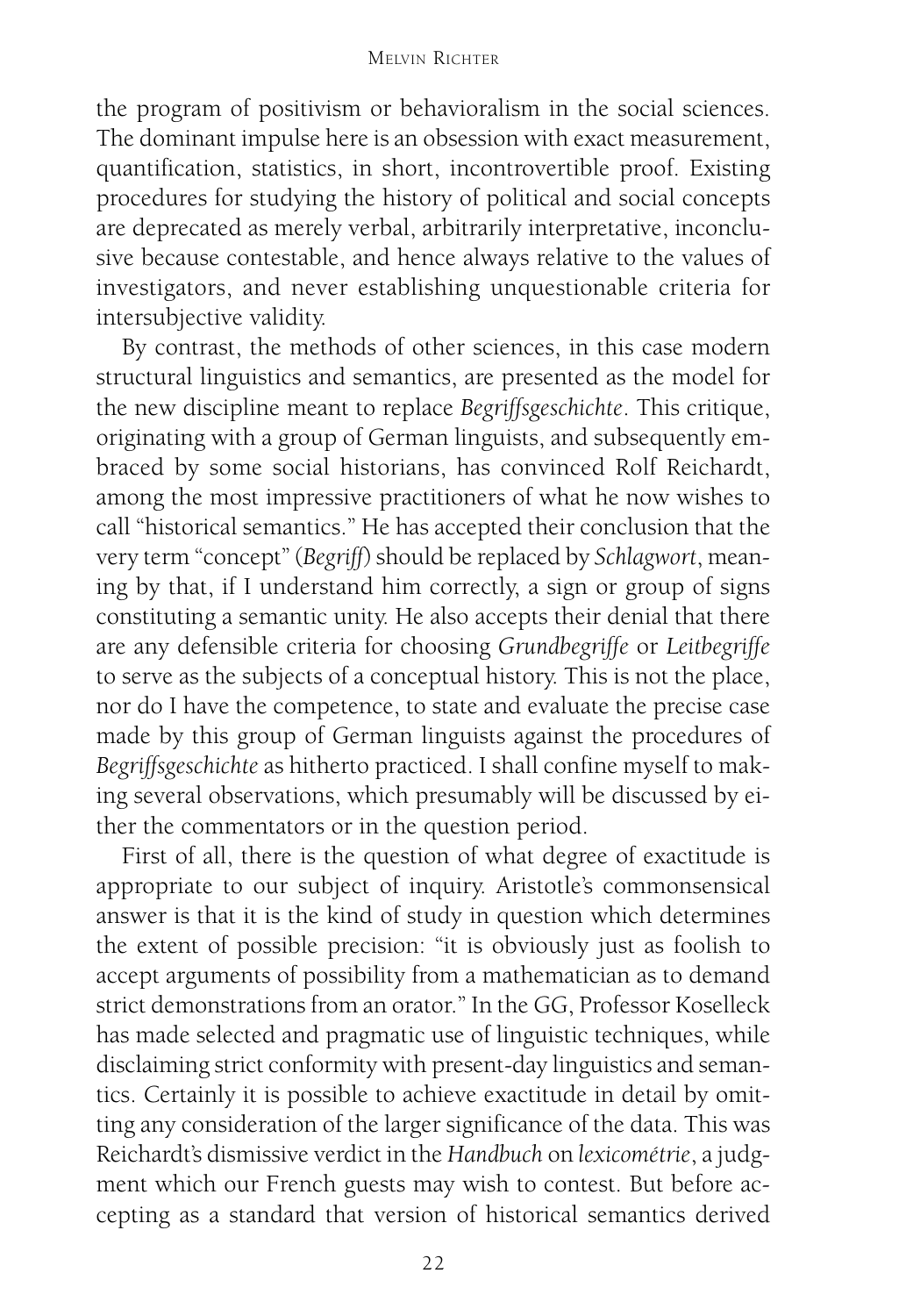from linguistics endorsed by critics of *Begriffsgeschichte*, it would be prudent to await detailed historical studies along the lines they advocate. Thus far there has been little to show for treating political concepts, *Schlagwörter*, or *Schlüsselwörter* as nothing more than a subset of linguistics, as a form of language or discourse differing in no significant respect from any other. The same could be said of efforts to treat political concepts as subordinate parts of mentalities, the "third level" of the *Annales* school; or as nothing but symbolic expressions of a single unified culture; or as determined exclusively by the social or economic membership of those possessing and using such concepts.

My second point is that it is always a mistake to treat political terms exclusively as units of language. Without specific reference to the type of political regime under which these terms are used, many, if not all conclusions about their use are at best misleading, and at worst, clearly wrong. Purely linguistic treatments of political language in China since 1949 are meaningless without referring to the fact that under this political regime, a "bureau of formulations" has regulated every public use of political concepts in the media. Books such as Viktor Klemperer's *LTI* demonstrate the extent to which the Nazi regime controlled and manipulated the use of political concepts, reversing for its own ideological purposes the meaning of terms such as *Fanatismus* (fanaticism, *fanatisme*). Nor was the case any different in the former DDR, or in its Soviet master and model. Thus a history of political terms cannot be adequately formulated without specifying a theory of politics and a classification of regimes. Purely semantic theories make no room for theories of politics and regime types. I shall make this point again when referring to the "contestability" of political terms, surely one of their defining characteristics.

What is meant by the "contestability" of political concepts? First, the term indicates that disputes about such concepts as "democracy" involve their central, rather than their marginal meanings. In short, is a direct, participatory system such as ancient Athens the paradigm of democracy, or should the model be modern constitutional, representative governments such as the Bundesrepublik, the United States, and the United Kingdom? Second, in "contestable" concepts, disagreements form an indispensable part of the meaning. Anyone failing to realize that fact does not understand the way the term is used.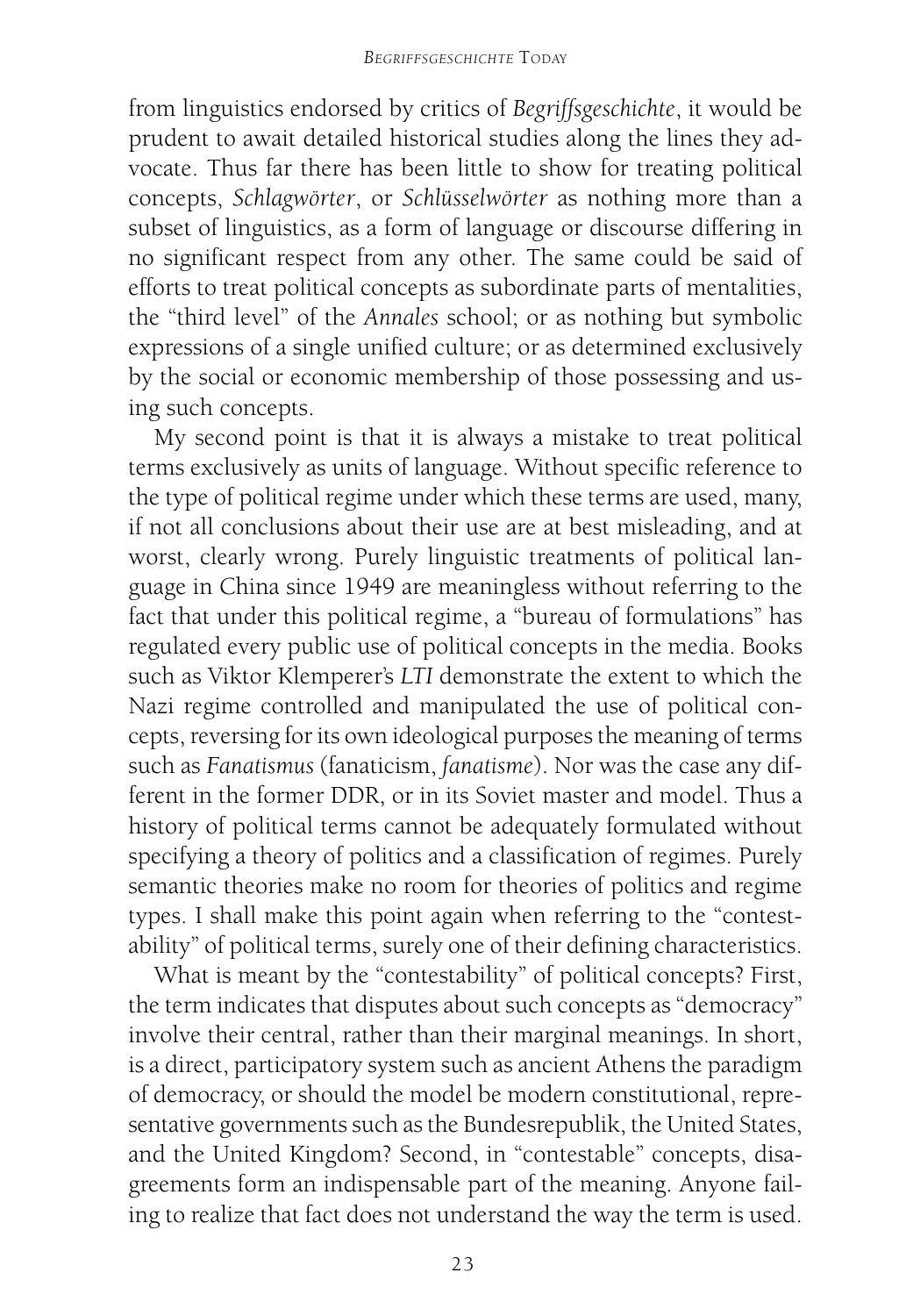This would be true of anyone holding that the meaning of "freedom" is so clear that it is difficult to understand why so many people and governments use it wrongly. "Freedom" is not the type of concept which carries one incontrovertible meaning. Third, this is to suggest that the value of some concepts derive from the controversy they engender rather than from any consensus about their meaning. Certain concepts are valuable, not despite disputes about their meaning, but just because of such disagreements. Thus debates about the meaning of "democracy" or "free speech," or the right to political asylum may enrich public understanding of the issues involved without ever providing a single correct or agreed concept of any of them. While conceptual contestation may or may not occur in different types of regimes, there is much to be said for those who argue that conceptual contestation is crucial to the practices of constitutional and representative democracies. On this view, conflict, not consensus, is crucial to regimes that are both free and democratic. For in such governments, despite legislative, judicial, and intellectual disagreements about concepts, principles and their application, it is usually the case that policies are adopted and put into place. The assumption that only consensus on a single set of views can produce social order and effective political decision is highly questionable.

I further contend that the history of political terms should be linked to agents, both individuals or groups, as well as to reception of these terms by their targets or audiences. The notion of agency, that is the systematic consideration of who takes or has taken political action, and for which reasons, is crucial to understanding how political terms are constituted and function. Such theories of agency, whether individual or group, tend to be ruled out *a priori* by purely linguistic, social historical, or cultural analyses. This is especially true for the distinction made in structural linguistics between *langue* and *parole*, which by its emphasis on language as a synchronic system precludes attributing any role to agency in language change. Much the same point holds for post-structuralists like Foucault.

Another point, which I shall state here but not develop further, challenges the blanket dismissal as mere *Gipfelwanderungen*, going from peak to peak, the consideration of the part played in political language by major political theorists. Here Saussurean linguistics converge with the *Annales* school of social history focused on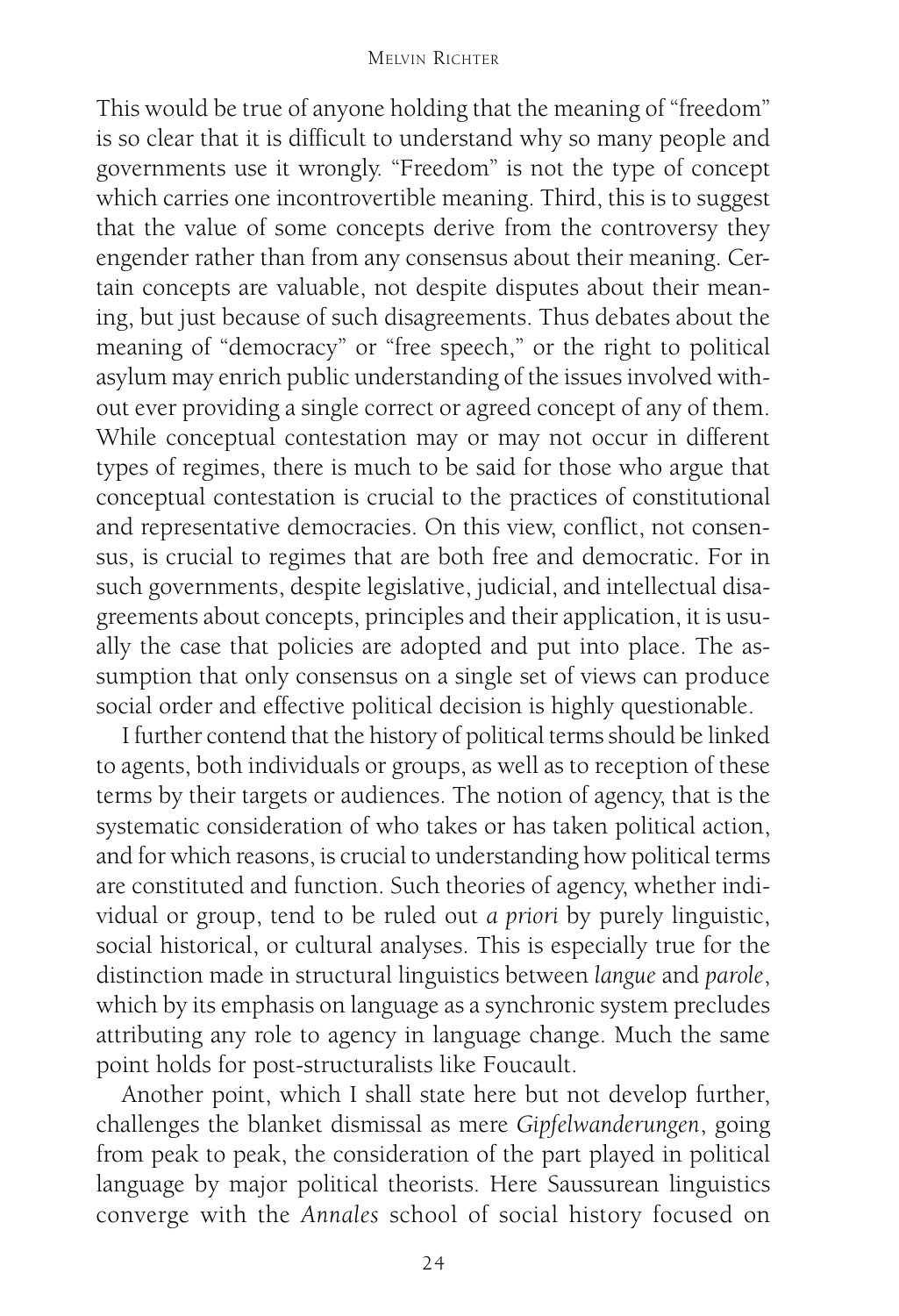*mentalités* in denying that the political vocabulary may be affected by individual contributions. I agree with the non-controversial assertion (made among others by Lovejoy, Pocock, Skinner, Koselleck, and Reichardt) that histories of political concepts and language should not be based exclusively, or even mainly on canonical thinkers. Yet I conclude that it is unjustifiable to engage in sweeping categorical rejections of the part played in political language by major theorists such as Montesquieu and Rousseau in the eighteenth century, or by lesser known individuals such as Nicole Oresme who contributed more than five hundred political terms to French during the fourteenth century, or by an analogous figure, Sir Thomas Elyot in England during the sixteenth. And at the end of the twentieth century, how plausible is it to assert that the writings of Marx and Engels, Lenin, Stalin, and Mao have been irrelevant to the political languages of peoples subject to regimes that regarded one or more of them as canonical?

My final conclusion is that we should beware of assuming that there is one and only one correct method and theoretical objective for those concerned with the history of political and social concepts. Everything depends on what is the question being addressed, and upon the purpose of a given work. While the minimal purpose of Begriffsgeschichte is, as has been suggested, to produce reference works on the history of political and social concepts, there remains ample room for other types of projects. These, depending on the problems addressed by the investigator, may and should vary greatly.

Perhaps the greatest and most exciting challenge confronting historians of political and social concepts is to demonstrate by example how the application of their approach can illuminate their subject. It was above all by *The Great Chain of Being* that A. O. Lovejoy scored his success in founding the *Journal of the History of Ideas*, and establishing the movement, which for two decades was to dominate American studies in that field. Similarly what ultimately convinced Anglophone historians to abandon Lovejoy's history of ideas were Pocock's *The Ancient Constitution and the Feudal Law* and his *The Machiavellian Momen*t, as well as Quentin Skinner's *The Foundations of Modern Political Thought*. It remains to be seen whether anyone now writing Begriffsgeschichte can rival these precedents.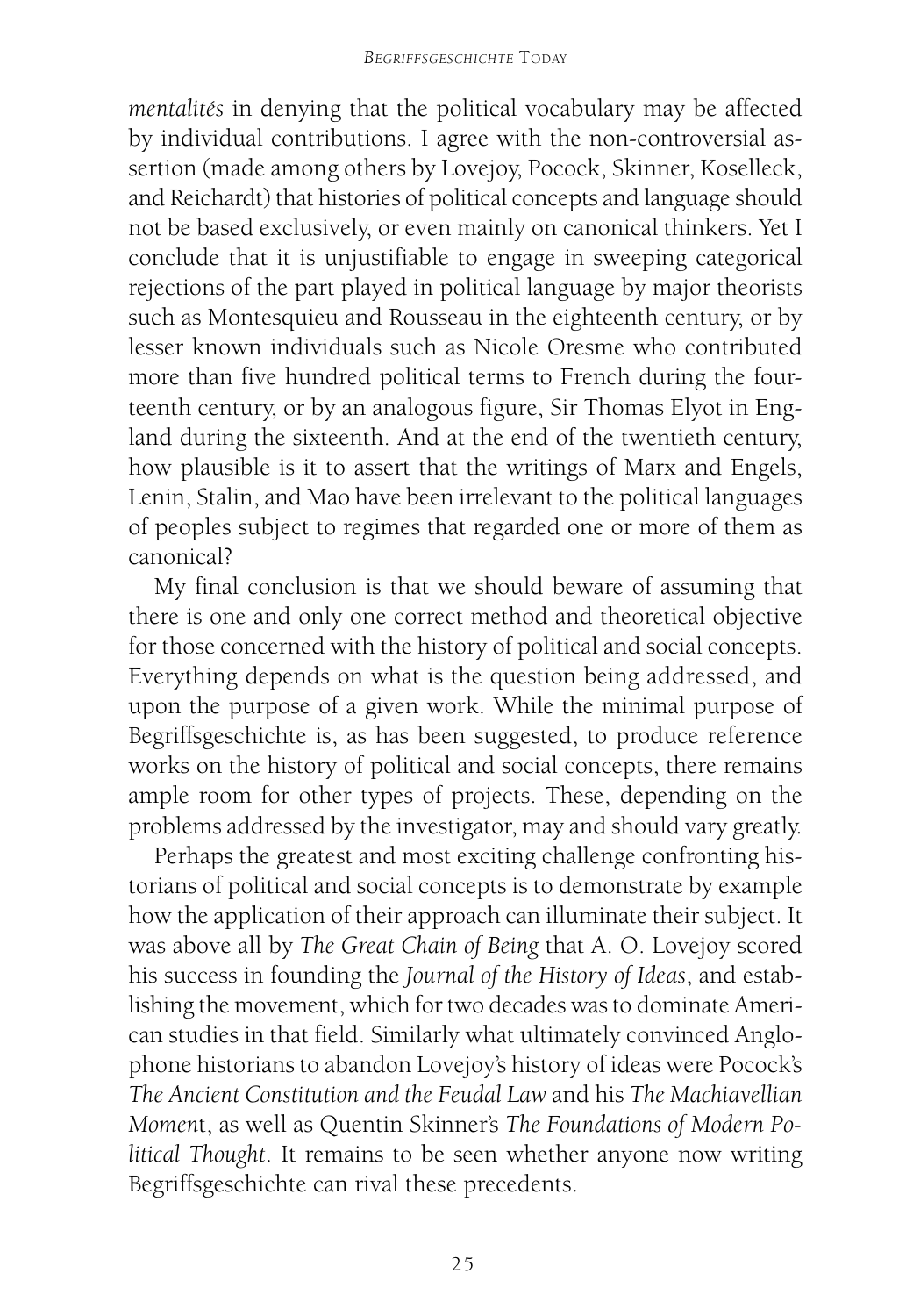# Notes

\* Opening address at the meeting Conceptual Change and European Political Cultures at the Finnish Institute in London, 18-20 June 1998

# References

## *Lexica*

*Geschichtliche Grundbegriffe*, 9 vols. 1972-1997. Stuttgart: Klett-Cotta. *Handbuch politisch-sozialer Grundbegriffe in Frankreich, 1680-1820*, 18 vol.to

date, München: Oldenbourg 1985.

*Historisches Wörterbuch der Philosophie*, 9 vol. to date. Basel: Schwabe 1971-

# *Other references*

- *Aufklärung und Historische Semantik*. Beiheft 21 of the *Zeitschrift für Historische Forschung*, Hg. Rolf Reichardt.
- Busse, Dietrich (1987): *Historische Semantik. Analyse eines Programms.* Stuttgart: Klett-Cotta.
- Freeden, Michael (1996): *Ideologies and Political Theory. A Conceptual Approach.* Oxford: Oxford University Press.
- Klemperer, Viktor (1947): *LTI*. Frankfurt/M: Röderberg 1985
- Kopossov, Nikolai (1999): A Comparative Dictionary of Historical Terms. *History of Concepts Newsletter* 1, 2-6.
- Lottes, Günther (1996): 'The State of the Art.' Stand und Perspektiven der 'intellectual history'. In *Neue Wege der Ideengeschichte.* Festschrift für Kurt Kluxen, hrsg v. Franz-Lothar Krull. Paderborn.

Lovejoy, Arthur O. (1936): *The Great Chain of Being*. Cambridge: Mass. 1948.

- Pocock, J.G.A. (1957): *The Ancient Constitution and the Feudal Law. A Study in the English Historical Thought in the Seventeenth Century*. A Reissue with Retrospect. Cambridge: Cambridge University Press 1987.
- Pocock, J.G.A. (1975): *The Machiavellian Moment*. Cambridge: Cambridge University Press.
- Richter, Melvin (1995): *The History of Political and Social Concepts*. New York: Oxford University Press.